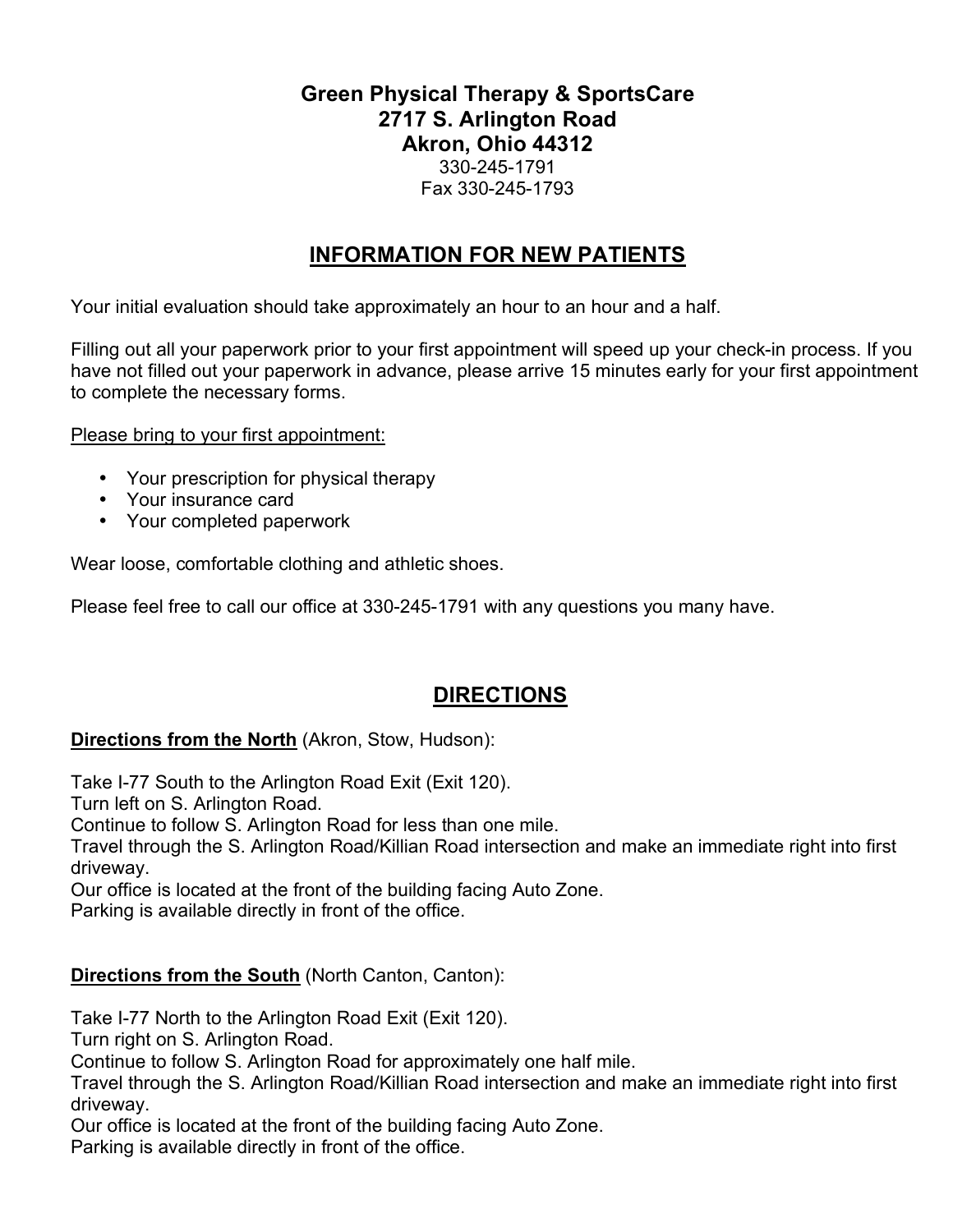## **Green Physical Therapy & SportsCare**

**2717 S. Arlington Rd. Suite A Akron, Ohio 44312** (330) 245-1791 (330) 245-1793 Fax

|                                                        | Therapist:<br>$Account \#:$                                                                                 |                    |                                             |
|--------------------------------------------------------|-------------------------------------------------------------------------------------------------------------|--------------------|---------------------------------------------|
| Patient Name:                                          |                                                                                                             | Social Security #: |                                             |
| Address:                                               |                                                                                                             |                    | Male<br>Female                              |
| City:                                                  | State:                                                                                                      | Zip:               |                                             |
| Phone:                                                 | Date of Birth:                                                                                              |                    | Circle: Single Married Divorced Widow Other |
| Responsible Person:                                    |                                                                                                             |                    | Relationship to Patient:                    |
| Resp. Person Address:                                  |                                                                                                             | City:              | State:<br>Zip:                              |
| <b>Emergency Contact:</b>                              | Phone:                                                                                                      | Patient's E-Mail:  |                                             |
|                                                        |                                                                                                             |                    | No Billing, Informational Only              |
| Patient Employer/School Name:                          |                                                                                                             | Phone:             |                                             |
| Address:                                               | City:                                                                                                       | State:             | Zip:                                        |
| Referring Physician:                                   |                                                                                                             | Primary Care:      |                                             |
| Diagnosis:                                             |                                                                                                             | Script Date:       |                                             |
| Is Patient's Condition Related to: Auto__ Employment__ | Has patient had chiropractic, physical, occupational or speech therapy this year? Yes_______ No____         |                    | Date on Onset/Injury Date: ____/___/____/   |
|                                                        | <b>MEDICARE PATIENTS:</b> Have you had any In-Home / Home Health Care this year? Yes                        |                    | $No$ <sub>___</sub>                         |
|                                                        | How did you become aware of our services? Physician____ Patient_____ Ad____ Radio____ Website____ School___ |                    | Other                                       |
| <b>Primary Insurance:</b>                              | Health<br>Auto                                                                                              | Workers' Comp      | Other____                                   |
| Name of Insurance:                                     |                                                                                                             |                    | Phone#:                                     |
| Address:                                               | City:                                                                                                       |                    | State:<br>Zip:                              |
| Policy Holder:                                         | SS#:                                                                                                        |                    | Date of Birth:                              |
| Policy / ID#:                                          | Group #:                                                                                                    |                    | Employer:                                   |
| Secondary Insurance:                                   | Health<br>Auto                                                                                              | Workers' Comp      | Other                                       |
| Name of Insurance:                                     |                                                                                                             |                    | Phone#:                                     |
| Address:                                               | City:                                                                                                       |                    | State:<br>Zip:                              |
| Policy Holder:                                         | SS#:                                                                                                        |                    | Date of Birth:                              |
| Policy / ID#:                                          | Group #:                                                                                                    |                    | Employer:                                   |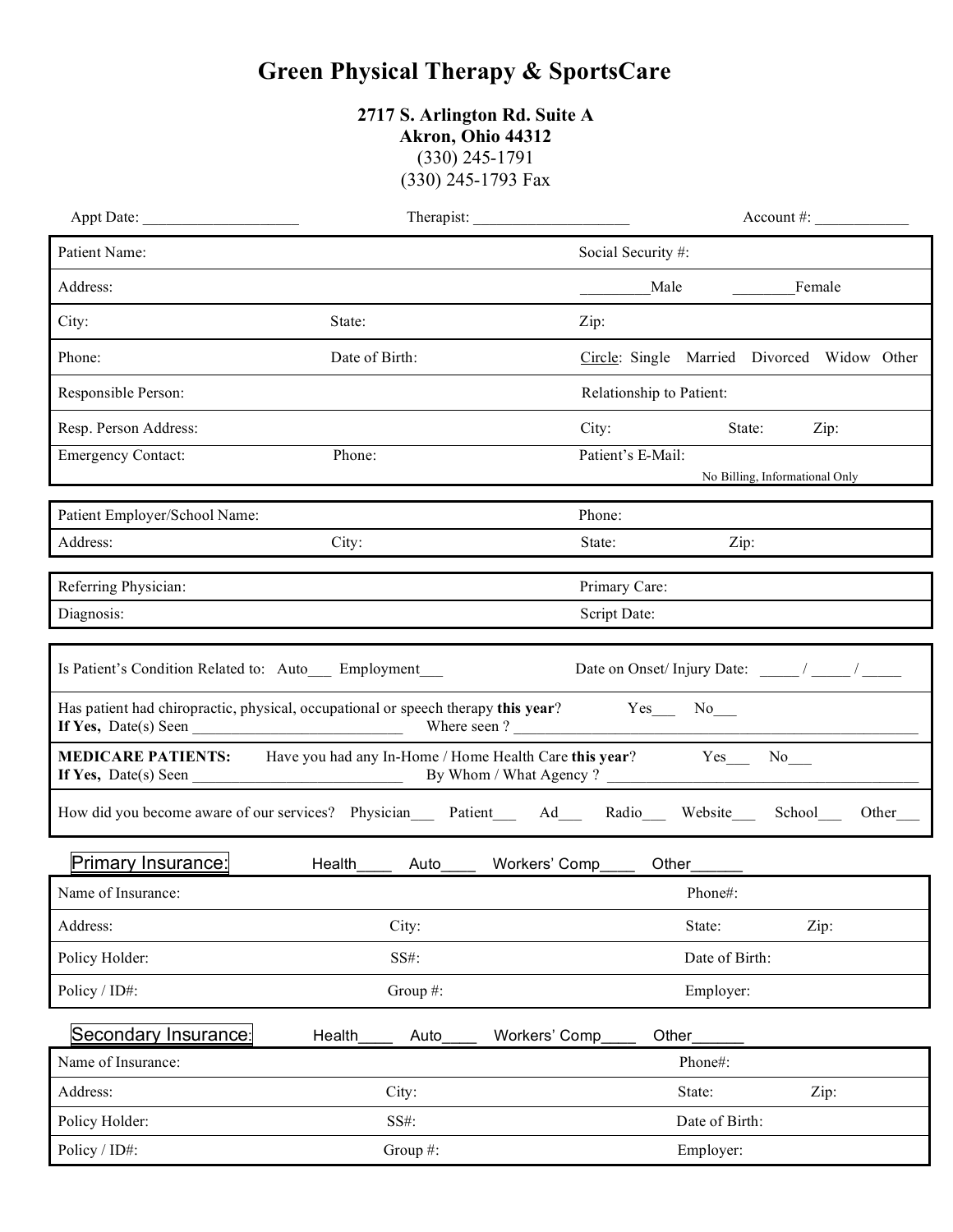# **Green Physical Therapy & SportsCare**

**2717 S. Arlington Road • Akron, Ohio 44312 • 330-245-1791**

#### **ABOUT FINANCIAL ARRANGEMENTS**

We are committed to providing you with the best possible care. If you have medical insurance, we will help you receive your

maximum allowable benefits. In order to achieve these goals, we need your assistance and your understanding of our payment policy. Office co-payments are due at the time services are rendered. We accept cash, checks, credit and debit cards. We will gladly discuss your proposed treatment plan and answer any questions relating to your insurance.

Please understand that:

 $\mathcal{L}_\text{max}$  and  $\mathcal{L}_\text{max}$ 

- 1. Your insurance is a contract between you, your employer and insurance company. We are not a party to that contract.
- 2. Our fees are generally considered to fall within the acceptable range by most companies, and therefore are covered up to a maximum allowance determined by each carrier. This applies only to companies who pay a percentage (such as 50% or 80%) of "UCR". "U.C.R." is defined as usual, customary and reasonable by most companies. This statement does not apply to companies who reimburse based on an arbitrary "schedule" of fees, which bears no relationship to the current standard and cost of care in this area.
- 3. Not all services are a covered benefit in all contracts. Some insurance companies arbitrarily select certain services they will not cover. It is your responsibility to know your own contract.
- 4. If your workers' compensation claim is denied you are ultimately responsible for payment of services.
- 5. If you are self-pay, a payment on your balance is required at the time of each visit. Your payment will be

While filing of insurance claims is a courtesy that we extend to our patients, all charges are your responsibility from the date the services are rendered. We realize that temporary financial problems may affect timely payment of your account. If such problems do arise, we encourage you to contact us promptly for assistance in the management of your account. If your account is turned over to a collection agency, you will be responsible for an initial fee of 38% plus any other associated fees for debt collection.

 If you have any questions about the above information or any uncertainty regarding insurance coverage, PLEASE don't hesitate to ask us. We are here to help you.

#### **CONSENT FOR TREATMENT**

I consent to the examination, tests, and treatments, which may be done by my therapists and therapy staff during my course of therapy. I understand I have the right to be informed about my treatment.

#### **RELEASE OF RESPONSIBILITY**

I understand that Physical Therapy and SportsCare Centers, Inc. is not responsible for my personal property, money, or valuables left unattended. I understand that any valuables should be left in my locked car.

#### **RELEASE OF INFORMATION**

I authorize Physical Therapy and SportsCare Centers, Inc. and the therapists involved in my care to release information about my care and treatment: a.) as required to process payment of claims and b.) to other facilities or providers for the continuity of my care. This authorization includes release of information regarding therapy treatment and outcome.

#### **ASSIGNMENT OF BENEFITS**

I authorize payment and release of healthcare information of my current and future insurance to Physical Therapy and SportsCare Centers, Inc. I understand that as a courtesy to me, Physical Therapy and SportsCare Centers, Inc. will file an insurance claim with my insurance company, but I am financially responsible for charges incurred at this office.

**\_\_\_\_\_\_\_\_\_\_\_\_\_\_\_\_\_\_\_\_\_\_\_\_\_\_\_\_\_\_\_\_\_\_\_\_\_\_\_\_\_\_\_\_\_\_\_\_\_ \_\_\_\_\_\_\_\_\_\_\_\_\_\_\_\_\_\_\_\_\_\_\_\_\_\_\_\_\_\_\_\_\_\_\_\_\_\_\_\_\_**

Patient Signature Date

Parent/Guardian Signature if Patient is a Minor Date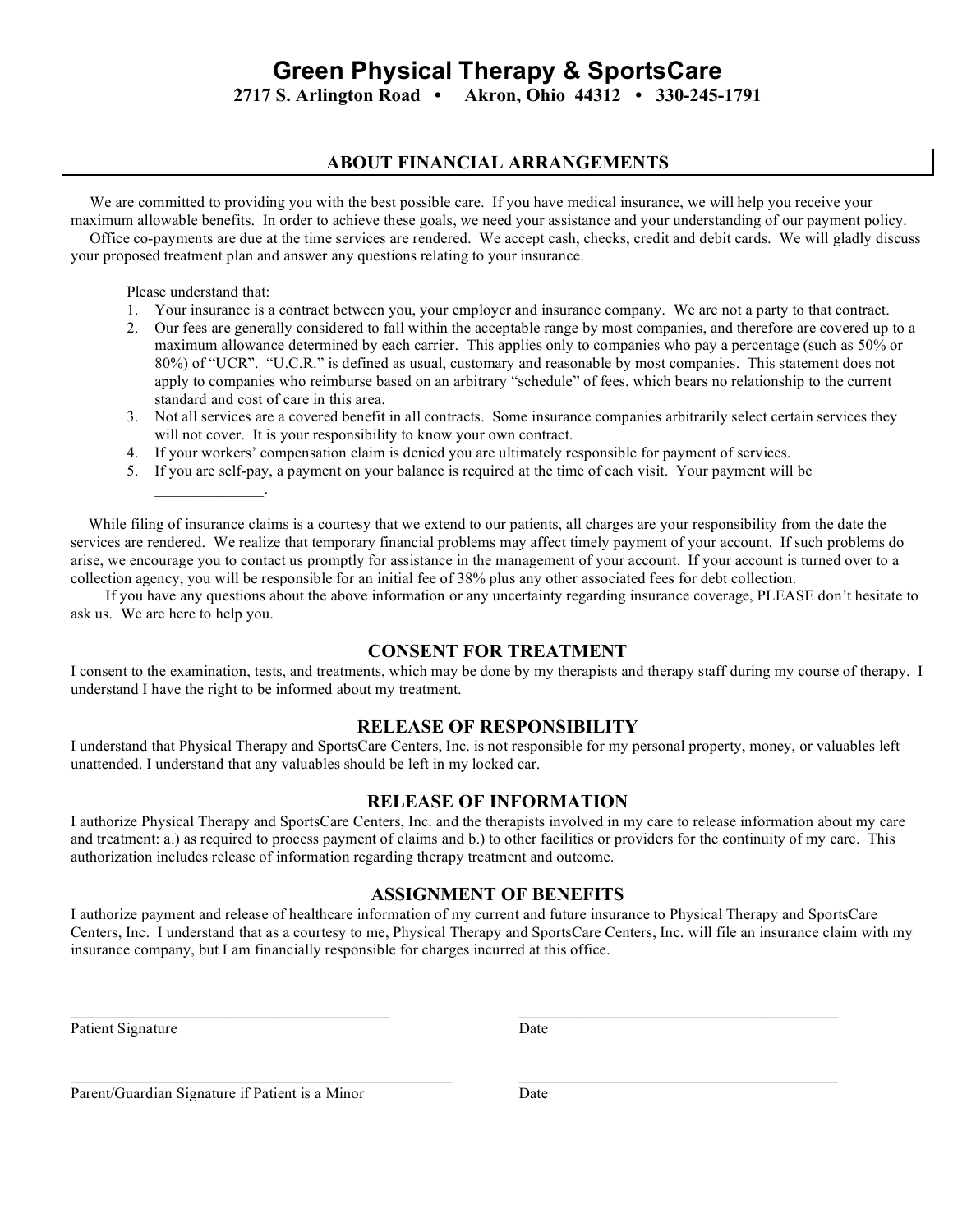#### **PRIVACY NOTICE**

The following notice describes how your medical information may be used and disclosed, and how you can get access to this information. Please review the information carefully.

- Your confidential healthcare information may be released to other healthcare professionals within Physical Therapy and SportsCare Centers, Inc. for the purpose of providing you with quality healthcare.
- Your confidential healthcare information may be released to your insurance provider for the purpose of Physical Therapy and SportsCare Centers, Inc. receiving payment for providing you with healthcare services.
- Your confidential healthcare information may be released to public or law enforcement officials in the event of an investigation in which you are a victim of abuse, a crime or domestic violence.
- Your confidential healthcare information may be released to other healthcare providers in the event you need emergency care.
- Your confidential healthcare information may be released to a public health organization or federal organization in the event of a communicable disease or to report a defective device or untoward event to a biological product (food or medication).
- Your confidential healthcare information may **not** be released for any other purpose than that which is identified in this notice.
- Your confidential healthcare information may be released only after receiving written authorization from you. You may revoke your permission to release confidential healthcare information at any time.
- You may be contacted by Physical Therapy and SportsCare Centers, Inc. to remind you of any appointments, healthcare treatment options or other health services that may be of interest to you.
- You have the right to restrict the use of your confidential healthcare information. However, Physical Therapy and SportsCare Centers, Inc., may chose to refuse your restriction if it is in conflict of providing you with quality healthcare or in the event of an emergency situation.
- You have the right to receive confidential communication about your health status.
- You have the right to review and photocopy all portions of your healthcare information.
- You have the right to make changes to your healthcare information.
- You have the right to know who has accessed your confidential healthcare information and for what purpose.
- You have the right to possess a copy of the privacy notice upon request. This copy can be in the form of an electronic transmission or on paper.
- Physical Therapy and SportsCare Centers, Inc. is required by law to protect the privacy of its patients. It will keep confidential any and all patient healthcare information and will provide patients with a list of duties or practices that protect confidential healthcare information.
- Physical Therapy and SportsCare Centers, Inc. will abide by the terms of this notice. Physical Therapy and SportCare Centers, Inc. reserves the right to make changes to this notice and continue to maintain the confidentiality of all healthcare information. Patients will receive a mailed copy of any changes to this notice within 60 days of making the changes.
- You have the right to complain to Physical Therapy and SportsCare Centers, Inc. if you believe your rights to privacy have been violated. If you feel your privacy rights have been violated, please mail your complaint to Physical Therapy and SportsCare Centers, Inc.:

ATTN: Robert R. Zimmerman, P.T., O.C.S. Physical Therapy and SportsCare Centers, Inc. 2717 South Arlington Road, Suite A Akron, OH 44312

- All complaints will be investigated.
- This notice is effective as of August 1, 2006

Print patient name: \_\_\_\_\_\_\_\_\_\_\_\_\_\_\_\_\_\_\_\_\_\_\_\_\_\_\_\_\_\_\_\_\_\_\_\_\_\_\_\_\_\_\_

Patient signature: \_\_\_\_\_\_\_\_\_\_\_\_\_\_\_\_\_\_\_\_\_\_\_\_\_\_\_\_\_\_\_\_\_\_\_\_\_\_\_\_\_\_\_\_ Date: \_\_\_\_\_\_\_\_\_\_\_\_\_\_\_\_\_\_\_\_\_\_\_\_\_

If minor, Parent/Guardian signature: \_\_\_\_\_\_\_\_\_\_\_\_\_\_\_\_\_\_\_\_\_\_\_\_\_\_\_\_\_ Relationship: \_\_\_\_\_\_\_\_\_\_\_\_\_\_\_\_\_\_\_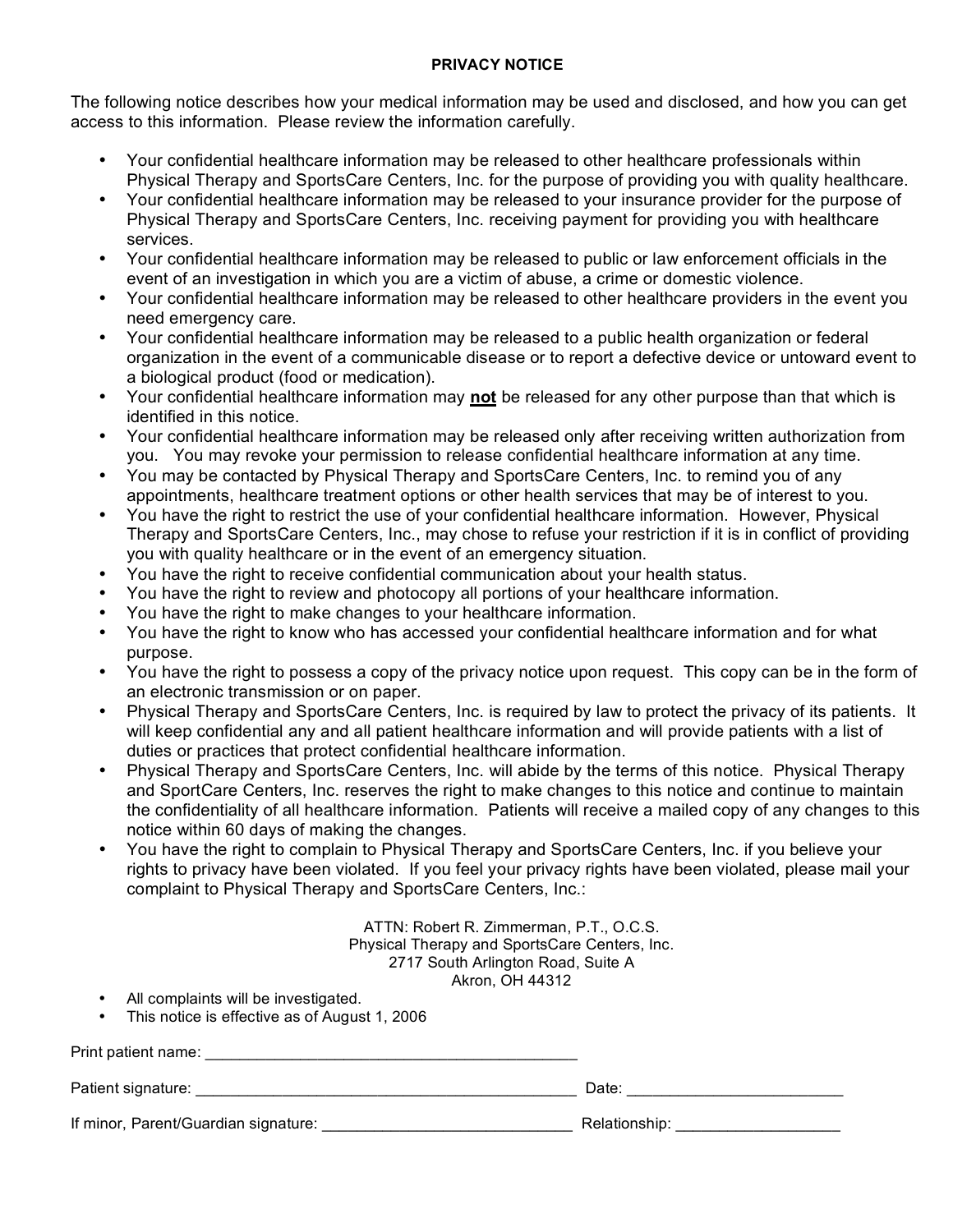# **Green Physical Therapy & SportsCare**

|                                                           | O Full Time<br>O Part Time                                                                                                                                                 |
|-----------------------------------------------------------|----------------------------------------------------------------------------------------------------------------------------------------------------------------------------|
|                                                           |                                                                                                                                                                            |
|                                                           |                                                                                                                                                                            |
|                                                           | a. When / How did your symptoms begin?<br><u>Letting and the contract of the symptoms begin</u> and the symptoms begin and the symptoms of the symptoms of the s           |
| 3. How often do you experience your symptoms?             | Indicate where you have pain or symptoms?                                                                                                                                  |
| $\Phi$ Constant (76 – 100% of the day)                    |                                                                                                                                                                            |
| $\textcircled{2}$ Frequently (51 – 75% of the day)        |                                                                                                                                                                            |
| $\odot$ Occasionally (26 – 50% of the day)                |                                                                                                                                                                            |
| $\circledA$ Intermittently (0 – 25% of the day)           |                                                                                                                                                                            |
|                                                           |                                                                                                                                                                            |
| 4. What describes the nature of your<br>symptoms?         |                                                                                                                                                                            |
| 1 ① Sharp Pain 4 Shooting                                 |                                                                                                                                                                            |
| 2 Dull Ache<br><b>5 Burning</b>                           | W<br>mm                                                                                                                                                                    |
| 3 Numbness<br><b>6 Tingling</b>                           |                                                                                                                                                                            |
|                                                           |                                                                                                                                                                            |
| 5. Are your symptoms changing?<br><b>① Getting Better</b> |                                                                                                                                                                            |
| 2 Not Changing                                            |                                                                                                                                                                            |
| 3 Getting Worse                                           |                                                                                                                                                                            |
|                                                           |                                                                                                                                                                            |
| 6. During the past 4 weeks:                               | None<br>Unbearable                                                                                                                                                         |
| Indicate the average intensity of your pain / symptoms    | $\circled{0}$<br>$^{\circledR}$<br>$\circledcirc$<br>$\circledS$<br>$\circledS$<br>$\circledcirc$<br>$\circled{2}$<br>③<br>$\circledA$<br>$\circledcirc$<br>$^{\circledR}$ |
| 7. What tests have you had for your symptoms?             | $\odot$ Xrays date:<br>3 CT Scan date:                                                                                                                                     |
|                                                           | 2 MRI date:<br>4 Other<br>date:                                                                                                                                            |
| 8. Have you had similar symptoms in the past?             | $O$ No<br>O Yes                                                                                                                                                            |
| If you have received treatment in the past for            |                                                                                                                                                                            |
| the same or similar symptoms, who did you see?            | 1 This office<br><b>3</b> Medical Doctor <b>5</b> Other<br>2 Chiropractor<br><b>4</b> Physical Therapist                                                                   |
|                                                           |                                                                                                                                                                            |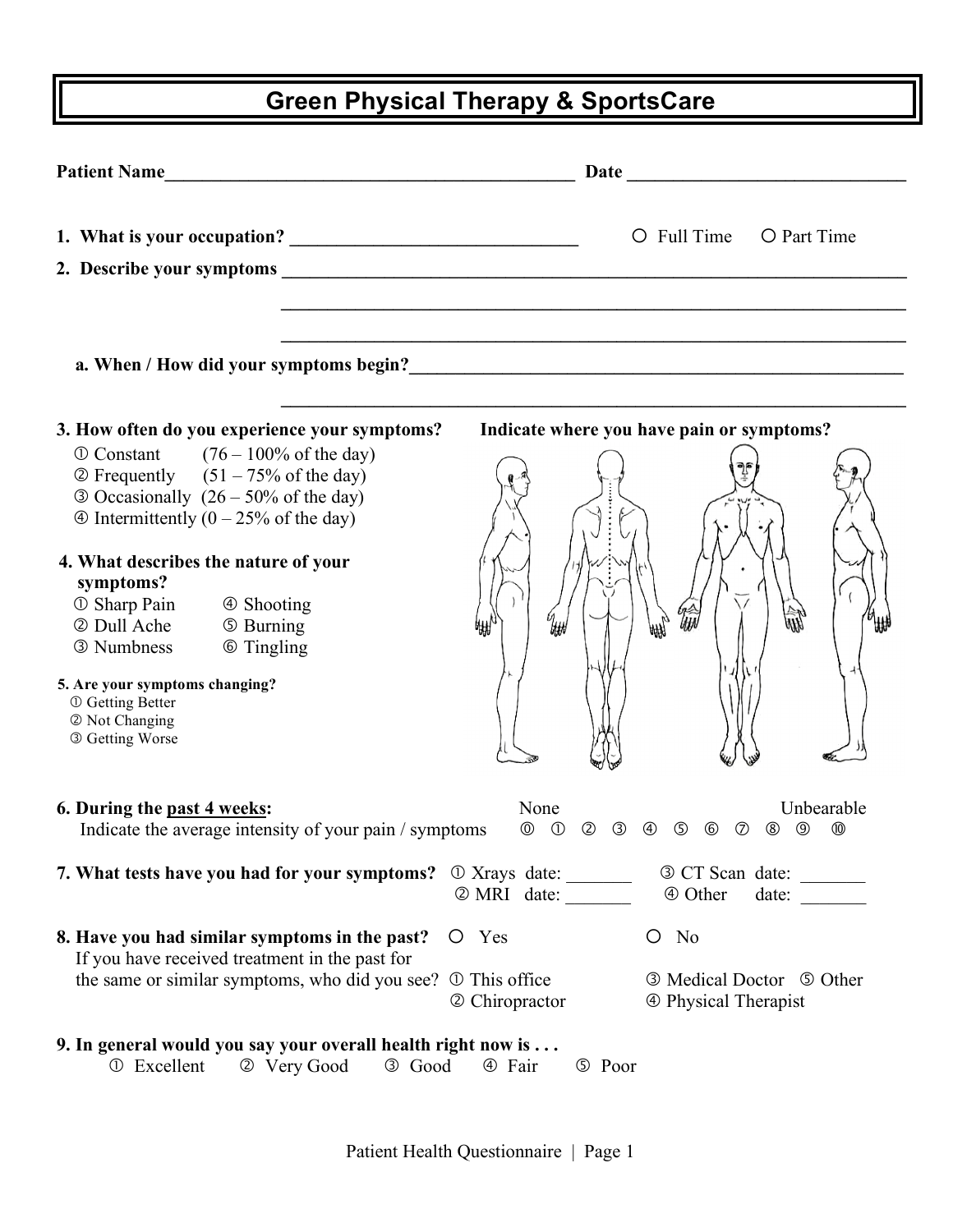## **10. Medical History (check any that apply): Heart Disease:** O Congestive Heart Failure (CHF)  $\qquad \qquad$  O Valvular Disease O High Blood Pressure **Stents** O Stents O Heart Attack (Myocardial Infarction)(MI) O Arrhythmia O Atherosclerotic Disease (CAD) Coronary Artery Bypass Graft (CABG) O Angioplasty C Angina **Lung Disease:** O Chronic Obstructive Pulmonary Disease (COPD) O Asthma O Emphysema  $\bigcirc$  Recent Pneumonia **Vascular Disease:** O Peripheral Arterial Disease **Stroke / TIA**  Acquired Respiratory Distress Syndrome (ARDS) Chronic Bronchitis O Diabetes C Hypertension O Taking Blood Pressure Meds **General Medical Conditions:** O Arthritis (rheumatoid/osteoarthritis)  $\qquad$  O Osteoporosis O Allergies C Anxiety or Panic Disorders  $\overline{O}$  Neurological Disease (such as MS or Parkinson's)  $\overline{O}$  Depression Headaches Previous Accidents O Gastrointestinal Disease (ulcer, hernia, reflux, O Kidney, Bladder, Prostate or Urination bowel, liver, gall bladder) Problems O Visual Impairment (such as cataracts, glaucoma, O Incontinence macular degeneration)  $\bigcirc$  Hearing Impairment, very hard of O Back Pain (neck pain, low back pain, degenerative hearing, even with hearing aids  $\alpha$  disc disease, spinal stenosis)  $\alpha$  Sleep Dysfunction O Hepatitis / AIDS 
Q Prosthesis / Implants  $\overline{O}$  Prior Surgery(s):  $\overline{O}$  Cancer \_\_\_\_\_\_\_\_\_\_\_\_\_\_\_\_\_\_\_\_\_\_\_\_\_\_\_\_ Date:\_\_\_\_\_\_\_\_\_\_\_ \_\_\_\_\_\_\_\_\_\_\_\_\_\_\_\_\_\_\_\_\_\_\_\_\_\_\_\_ Date:\_\_\_\_\_\_\_\_\_\_\_ Other Disorders:  $\mathcal{L}_\text{max}$  , and the contribution of the contribution of the contribution of the contribution of the contribution of the contribution of the contribution of the contribution of the contribution of the contribution of t **For Patients 65 years of age and older: 11. Have you fallen in the past year?**  $O \text{ Yes}$   $O \text{ No}$ If "Yes" to  $\#11$ , continue to  $\#12$ If "No" to  $\#11$ , Stop **12. Did you sustain an injury from the fall?**  $O \text{ Yes}$   $O \text{ No}$ **13. Have you had 2 or more falls in the past year?**  $\qquad$   $\qquad$  Yes  $\qquad$   $\qquad$  No Patient Signature **Date Date**